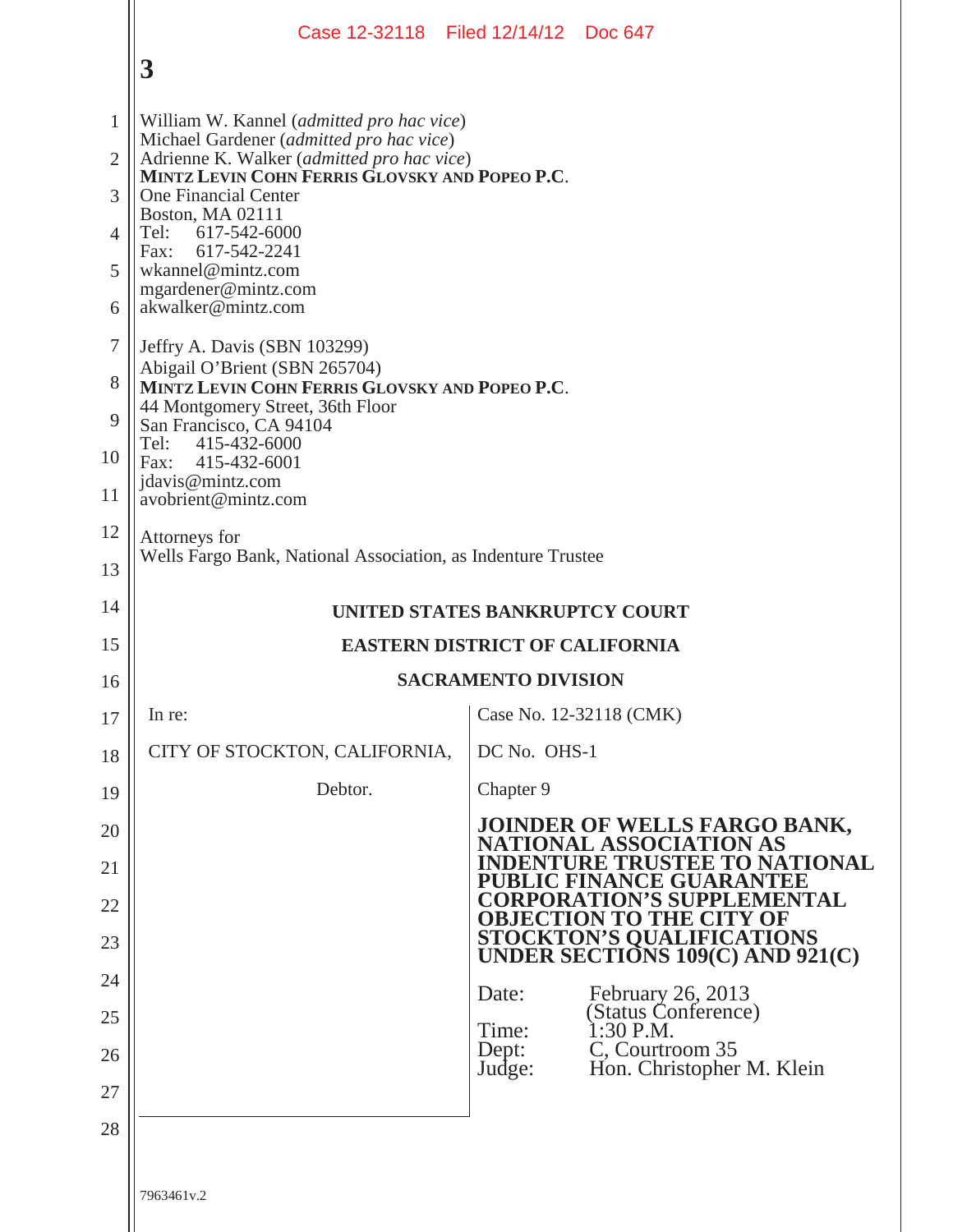## Case 12-32118 Filed 12/14/12 Doc 647

| $\mathbf{1}$   | Wells Fargo Bank, National Association, as indenture trustee <sup>1</sup> (the "Indenture Trustee"),                                                                                                                               |
|----------------|------------------------------------------------------------------------------------------------------------------------------------------------------------------------------------------------------------------------------------|
| $\overline{2}$ | hereby supplements its objections filed on August 9, 2012 [Docket Nos. 485 and 486 / OHS-1] to                                                                                                                                     |
| 3              | the City of Stockton's (the "City") Chapter 9 bankruptcy petition and, in particular, to the City's                                                                                                                                |
| $\overline{4}$ | Statement of Qualifications under Section 109(c) of the Bankruptcy Code [Docket No. 5 / OHS-1]                                                                                                                                     |
| 5              | filed by the City on June 28, 2012, and joins (this "Joinder") the arguments made by National                                                                                                                                      |
| 6              | Public Finance Guarantee Corporation ("National") in its Supplemental to the City of Stockton's                                                                                                                                    |
| $\overline{7}$ | Qualifications Under Section 109(c) (the "National Supplemental Objection").                                                                                                                                                       |
| 8              | By this Joinder, the Indenture Trustee joins with National and adopts by reference hereto                                                                                                                                          |
| 9              | the responses and arguments contained in, and documents appended to, the National Supplemental                                                                                                                                     |
| 10             | Objection. The Indenture Trustee reserves the right to be heard during any argument or status                                                                                                                                      |
| 11             | conference on the Debtor's eligibility and all other related matters.                                                                                                                                                              |
| 12             |                                                                                                                                                                                                                                    |
| 13             | [Remainder of Page Intentionally Left Blank]                                                                                                                                                                                       |
| 14             |                                                                                                                                                                                                                                    |
| 15             |                                                                                                                                                                                                                                    |
| 16             |                                                                                                                                                                                                                                    |
| 17             |                                                                                                                                                                                                                                    |
| 18             |                                                                                                                                                                                                                                    |
| 19             |                                                                                                                                                                                                                                    |
| 20             |                                                                                                                                                                                                                                    |
| 21             |                                                                                                                                                                                                                                    |
| 22             |                                                                                                                                                                                                                                    |
| 23             | 1 Wells Fargo Bank, National Association files this Joinder in its capacity as Indenture Trustee with respect to the                                                                                                               |
| 24             | following issues of securities: (i) Redevelopment Agency of the City of Stockton Revenue Bonds, Series 2004<br>(Stockton Events Center - Arena Project), (ii) Stockton Public Financing Authority Lease Revenue Bonds, Series 2004 |
| 25             | (Parking and Capital Projects), (iii) Stockton Public Financing Authority 2006 Lease Revenue Refunding Bonds,<br>Series A, and (iv) Stockton Public Financing Authority Lease Revenue Bonds, 2009 Series A (Capital Improvement    |
| 26             | Projects).                                                                                                                                                                                                                         |
| 27             | $-2-$<br>Joinder of Wells Fargo Bank National Association, as Indenture Trustee to                                                                                                                                                 |
| 28             | National Public Finance Guarantee Corporation's Supplemental Objection to the<br>City of Stockton's Qualifications Under Section $109(c)$ and $921(c)$                                                                             |
|                |                                                                                                                                                                                                                                    |
|                | 7963461v.2                                                                                                                                                                                                                         |
|                |                                                                                                                                                                                                                                    |